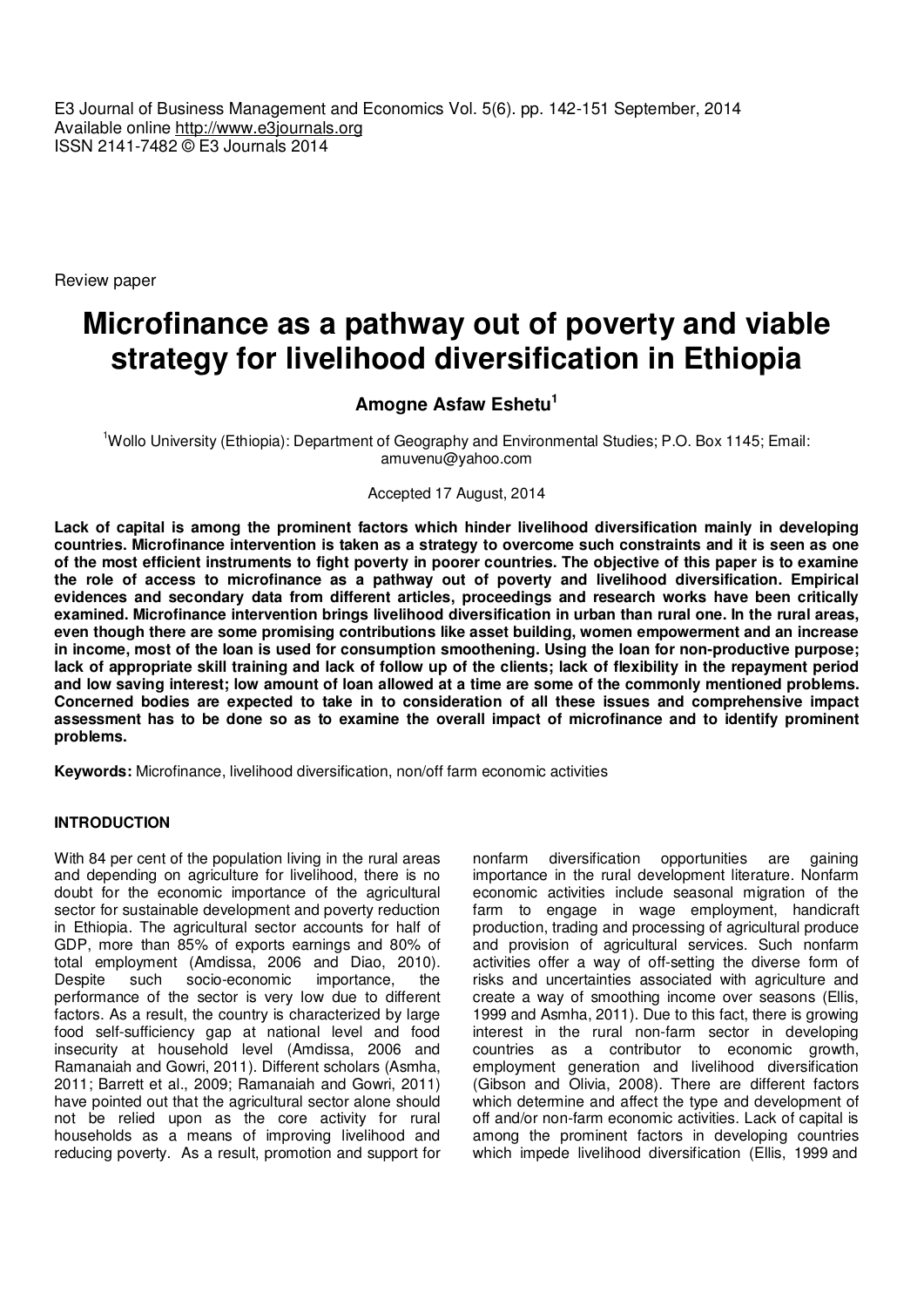Gibson and Olivia, 2008). Microfinance intervention is taken as a strategy to overcome such constraints and it is seen as one of the most efficient instrument to promote economic development, livelihood diversification and in fighting poverty in poorer countries (Morduch and Haley, 2002). Based on this ideology, the federal government of Ethiopia formulated a rural development strategy and underlined the role of rural finance for the overall development of the agricultural sector.

Shortage of finance is particularly acute among the millions of farmers. They need to buy improved agricultural inputs and implements to increase their income and break the perpetuity of the poverty cycle they are entangled with. But they cannot do this because they lack finance. The credible solution for this seems to improve vastly farmers' access to rural financial services, notably credit. It is unlikely to achieve sustained agricultural development without sustained use of improved agricultural technologies by small farmers by providing rural financial services (MoFED, 2003:48).

In line with this premise, formal microfinance in Ethiopia has been started in 1994/5 as a potential tool to fill the gap between financial institutions and needy people. In particular, the licensing and supervision of microfinance institution proclamation No. 40/1996 encouraged the spread of microfinance institutions (MFIs) in both rural and urban areas. As a result, there are around 31 active licensed MFIs (as of 2013) who are providing microfinance service for approximately 2.4 million active borrowers which is insignificant proportion compared with the demand.

# **OBJECTIVE OF THE PAPER**

This paper intended to examine the role of access to microfinance (as a crucial factor) for livelihood diversification in Ethiopia and pathway out of poverty. Specifically, it tried to assess:

- The role of microfinance scheme in livelihood diversification
- The contribution of microfinance interventions for asset building and poverty reduction
- The role of microfinance in women empowerment
- The prominent problems facing the microfinance intervention in Ethiopia

# **METHODS AND MATERIALS**

The paper has been done based on desk review relying on secondary data. In doing so, data from different articles, proceedings and research outputs have been critically examined. The contributions of microfinance intervention for livelihood diversification, poverty reduction and women empowerment have been assessed. Finally, the prominent problems faced so far in

Ethiopia is identified and possible solutions have been forwarded at the end of the paper.

#### **Conceptual issues**

A livelihood strategy can be defined as an activity or a set of activities in which a household engages to make a living which could be in agriculture, non agriculture or cuts across both sectors. In doing so, both economic and other set of factors constitute critical decision parameters that shape activity choices of households (Adi, 2007). For Barrett et al. (2000), the concept of livelihoods relied on the opportunity set afforded an individual or household by their asset endowment and their chosen allocation of those assets across various activities to generate a stream of benefits. Livelihood strategies can be classified broadly on the basis of farm (livestock and crop production), off-farm (wage employment in other farms), and non-farm (nonagricultural income sources such as wage employment, self employment, property income, and remittances) (Ellis, 1999 and Zerihun, 2012). According to Start (2010), livelihood or occupational diversification has two key components which are usually related namely, multiplicity (multiple livelihoods-jobs or incomes requiring several part-time or concurrent activities) and change, transformation or adaptation (usually from an essentially subsistence agricultural sector to non subsistence and non-agricultural sector). Multiplicity can occur through division of household labor or through division of individual members' time.

Smith et al. (2001) and Barrett et al. (2001), considered livelihood diversification as a process of broadening of income sources and livelihood strategies away from purely crop and livestock production towards both farm and non-farm activities. The activities are undertaken to generate additional income using the production of other agricultural and nonagricultural goods and services, the sale of waged labor or self-employment in small enterprises. Due to this, diversification is widely understood as a form of self-insurance in which people exchange some inevitable expected earnings for reduced income variability achieved by selecting a portfolio of assets and activities. The notion of self-insurance, according to Barrett et al. (2001), is an ex ante concept of risk mitigation. (Start (2001) on his part defined livelihood diversification as economic development of nonagricultural activities or a livelihood which has multiple and part-time components. On the other hand, Ellis (1998) defines livelihood diversification as "the process by which people construct a diverse set of activities and social support capabilities in their effort for survival and in order to improve their standards of livings."

The term microfinance, according to, Robinson (2009) refers to the large scale, profitable provision of financial services like small savings and loans, to economically active poor people by sustainable financial institutions.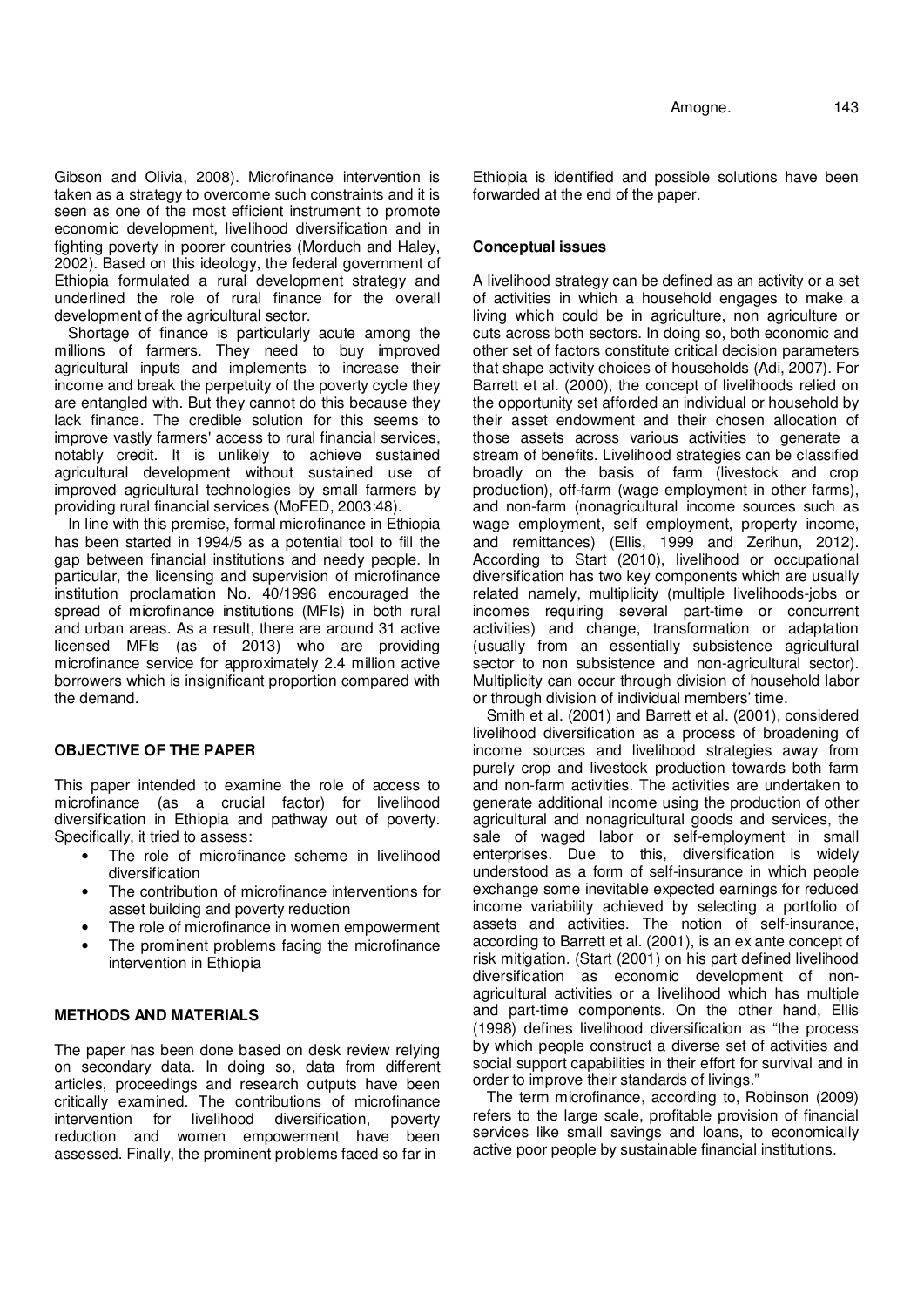These services are provided by competing institutions at the local level-near the homes and workplaces of their clients-in both rural and urban areas. Microfinance services may be seen in terms of four main mechanisms (Mayoux, 2001) as loans, savings, insurance and pensions. The underlying assumptions of micro-finance for Mayoux (2001), among others, are: it services as a key role in poverty reduction, increases women's access to microfinance services and enables to develop financially self-sustaining and specialist microfinance institutions (MFIs) which will in the longer term be able to access private sources of capital.

## **Role of microfinance for poverty reduction and livelihood diversification**

Poor people seek livelihoods in the non-farm sector either to complement seasonal agricultural incomes or/and to supplement inadequate (or absent) agricultural incomes as well as to take advantage of opportunities arising in the non-farm sector. Diversification helps to reduce vulnerability by smoothing income and spreading income risk. Household-based activities in the non-farm sector are particularly important for the rural poor, including women. In sub-Saharan Africa, for example, 30-50% of the household's income is derived from non-farm sources (Ellis, 2000). Livelihood diversification is important to the poor and measures which increase poor people's flexibility and mobility can help them to construct more healthy livelihoods. The non-farm sector offers potential to absorb a growing rural labor force, slow rural-urban migration; contribute to national income growth and promote a more equitable distribution of income (Gordon, 2000). A related role of diversification is to cope ex post with shocks to income. When crops fail or livestock die, households must reallocate labor to other pursuits, whether formal employment off-farm (like wage labor), informal employment off-farm (like hunting), or nonagricultural activities on-farm (like weaving, brewing). Another implication of the diversification as risk management rationale is that the need for self-insurance is a function of the availability of substitute social insurance, provided through transfers by the government, by non-profit agencies, by community or family members. In short, diversification helps to reduce livelihood vulnerability so that it is a way rural households insure themselves against the occurrence of shocks (Barrett et al, 2001; Schwarze and Zeller, 2005). A study by Doocy et al. (2004) proved that households with primarily nonagricultural incomes (due to microfinance intervention) had, on average, incomes that are 1.39 times or 39% greater than households with agricultural incomes only.

Since the 1980s microfinance has become an important component of development, poverty reduction, agent of livelihood diversification and economic

regeneration strategies around the world. It has become a vast global industry involving large numbers of governments, banks, aid agencies, non-governmental organizations (NGOs), cooperatives and consultancy firms and directly employing hundreds of thousands of branch-level staff. As a result, most governments advocate the sector based on the assumption that the poor possess the capacity to implement incomegenerating economic activities but are limited by lack of access to and inadequate provision of savings, credit and insurance facilities (Hulme, 2009; Morduch and Haley, 2002). Among the economically active poor of the developing world, there is strong demand for small scale commercial financial services – for both credit and savings. Where available, these and other financial services help low income people improve household and enterprise management, increase productivity, smooth income flows and consumption costs, enlarge and diversify their micro business, and increase their incomes. But the demand for commercial micro finance is rarely met by the formal financial sector (Robinson, 2009). Schafer (2001) on this part added that financial institutions that provide commercial microfinance help poor people manage enterprise growth and diversification and raise their household incomes. If commercial microfinance is made locally available, the very poor who become employed will eventually be able to make use of its services. Hulme (2009), Ramanaiah and Gowri (2011) and Kassa (2008) explained the significance of the intervention as microfinance promises both to combat poverty and to develop the institutional capacity of financial systems through finding ways to cost-effectively lend money to poor households. Poor households are typically excluded from the formal banking system for lack of collateral, but the microfinance movement exploits new contractual structures and organizational forms that reduce the riskiness and costs of making small and uncollateralized loans.

In a nut shell, different scholars (like Ellis, 1999; Schafer, 2001; Bamlaku, 2004; Mekonnen, 2008; Hulme, 2009 and Robison, 2009) underlined the significance of access of microfinance to the poor as:

- It enables diversification of inputs, production processes, outputs, and/or assets, thus leading to enterprise growth through risk spreading, reduction of costs, increased productivity and income;
- Enterprise growth through specialization is supported by the provision of capital for the acquisition of inputs, equipment, tools, and other required physical assets;
- Microfinance interventions increase incomes and expand employment opportunities by contributing to the viability, stability and growth of enterprises through increased resource bases and enhanced production processes;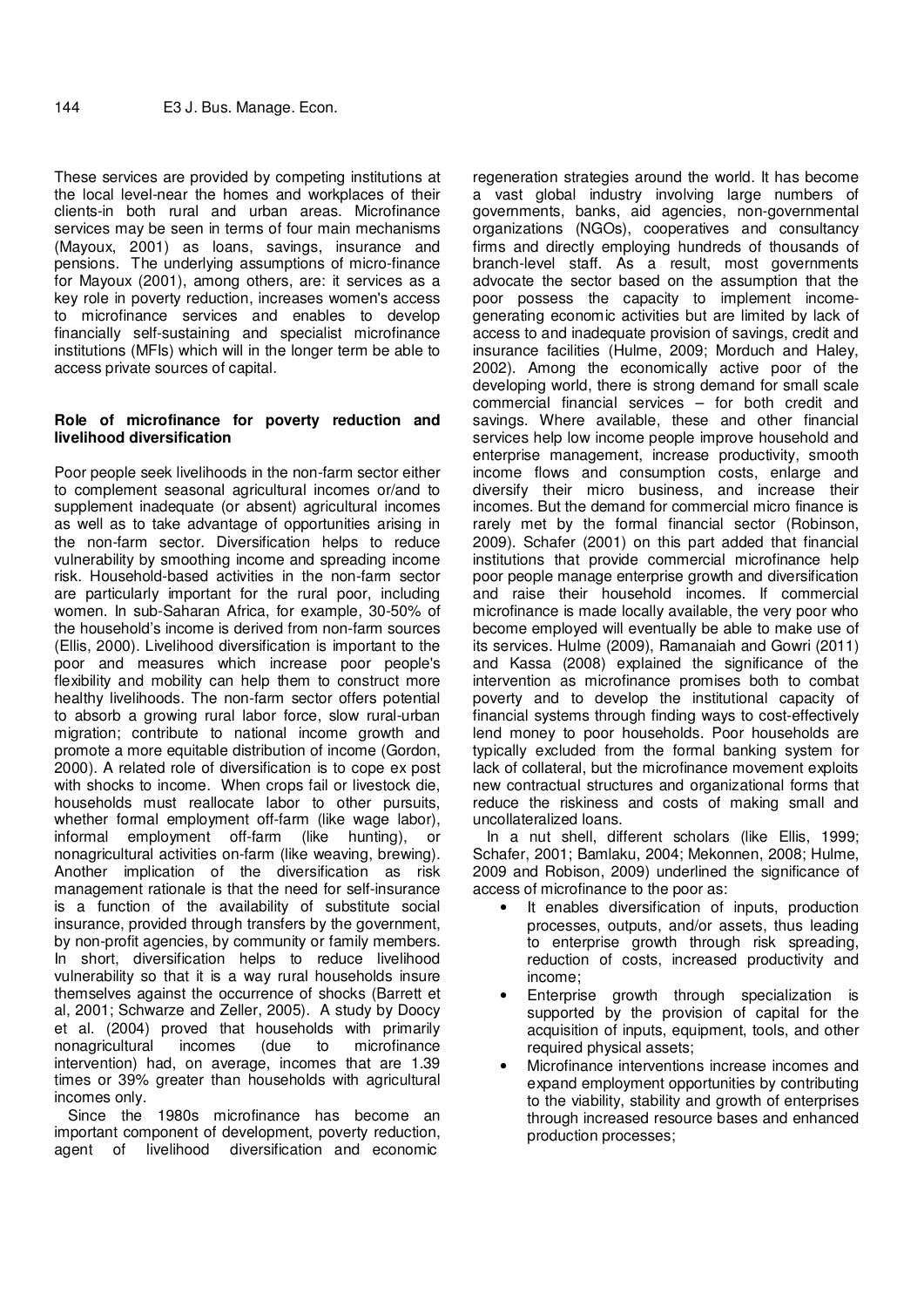The viability of enterprises is increased by providing safe and accessible saving facilities in which clients can accumulate start-up capital. This is particularly important for poor people who start enterprises with savings. With credit, new enterprises can be financed within households that dispose of supplementary income sources to cover loan repayment

Production process can be increased due to the possibility of having access to more stable sources of finance through the sustainable provision of loans and/or savings facilities. This, in turn, allows for a steady and more predictable supply of inputs and enhances provident business management strategies;

It enhances social intermediation strategies such as group formation increase knowledge and information about new business opportunities, resources, and markets, and improve management practices;

Additionally, if the programme implements complementary training programmes, the technical and managerial skills acquired may accelerate enterprise growth.

Participation in microfinance programs also enhances women empowerment. In Ghana and Bolivia, there was evidence that access to the financial and education services had positively impacted women's selfconfidence and status in the community. Participants rated themselves significantly more confident than did non-participants (Morduch and Haley, 2002). Morduch and Haley (2002) compiled the works of different scholars on the impact of microfinance intervention. In Bangladesh for instance, microfinance participants do better than non-participants in both in per capita income, per capita expenditure, and household net worth; the incidence of poverty among participating households was lower than non-participating households and the provision of micro-credit has been found to strengthen crisis coping mechanisms, diversify income-earning sources, build assets and improve the status of women. Again compared with 18% of non members, 58% of the Grameen borrowers in Bangladesh had crossed over the extreme poverty line. In Indonesia a 12.9% annual average rise in income from borrowers was observed while only 3% rise was reported from non borrowers; in Bangladesh, a 29.3% annual average rise in income was recorded and only 22% for no-borrowers; in Sri-Lanka a 15.6% rise in income from borrowers and 9% for nonborrowers. The impact in the case of India was high- 46% was reported among borrowers with 24% for nonborrowers. In terms of livelihood diversification, a study in Zimbabwe proved that the average number of income sources was 2.5 for clients households compared with 2.1 for non clients and in Uganda it was 3.23 for clients compared with 2.53 for non clients. In Vietnam73% of the non-borrower households faced food shortages of three months or more compared with only 12% of the households that had borrowed money. In Peru only 28%

of clients live below the poverty line compared to 41% of non clients; the average income is over 50% higher for clients; and borrower households spend 20% more on education than non-client households.

# **Determinants of livelihood diversification**

Even though reliance on non-farm income diversification is widespread in rural Africa, not all households enjoy equal access to attractive non-farm opportunities. The fact that ex ante endowment of financial capital, skills, education, or market access appear to increase the probability of participation in higher-return nonfarm activities must not be misinterpreted as suggesting that all the wealthy move out of farming. Shifting prices or policies and inter-household variation in the composition of asset endowments generate cross-sectional and intertemporal variability in the relative returns to farm and non-farm options. The key point is that the wealthy have greater freedom to choose among a wider range of options than do the poor. The poor, meanwhile, have little choice but to diversify out of farming into unskilled off-farm labor, whether in agriculture or not (Barrett et al., 2001). Deliberate ex ante income diversification strategies could be regarded as safety valves. They refer to push factors such as minimization of risks, liquidity constraints, labor, land, high transaction costs, and seasonality. Households try to stabilize their income by diversifying into income sources that are less susceptible to climatic and price variations. In addition, lack of sufficient access to important farm requisites could force households to look for additional or alternative sources of income. Households could also embark on deliberate ex post income diversification strategies which constitute activities that could be strategically allied to or are complementary to their primary source of income. Examples of this include integration of crop and livestock activities. Other examples of deliberate ex post income diversification strategies include realization that they have comparative advantage in non-farm activities as demonstrated by high premiums; location advantage due to their proximity to commercial agriculture and urban areas with the potential to create off-farm and non-farm employment opportunities; and in response to diminishing returns on factors of production (Zerihun, 2012). Farm household diversification into nonfarm activities emerges naturally, according to Barrett (2001), from diminishing or time-varying returns to labor or land, from market failures (e.g., for credit) or frictions (e.g., for mobility or entry into high-return niches), from ex ante risk management, and from ex post coping with adverse shocks. Similarly, a smallholder household endowed with much labor but relatively little land will, in the absence of well-functioning land markets, typically apply some labor to their own farm, and hire some labor out for off-farm wage employment in agriculture.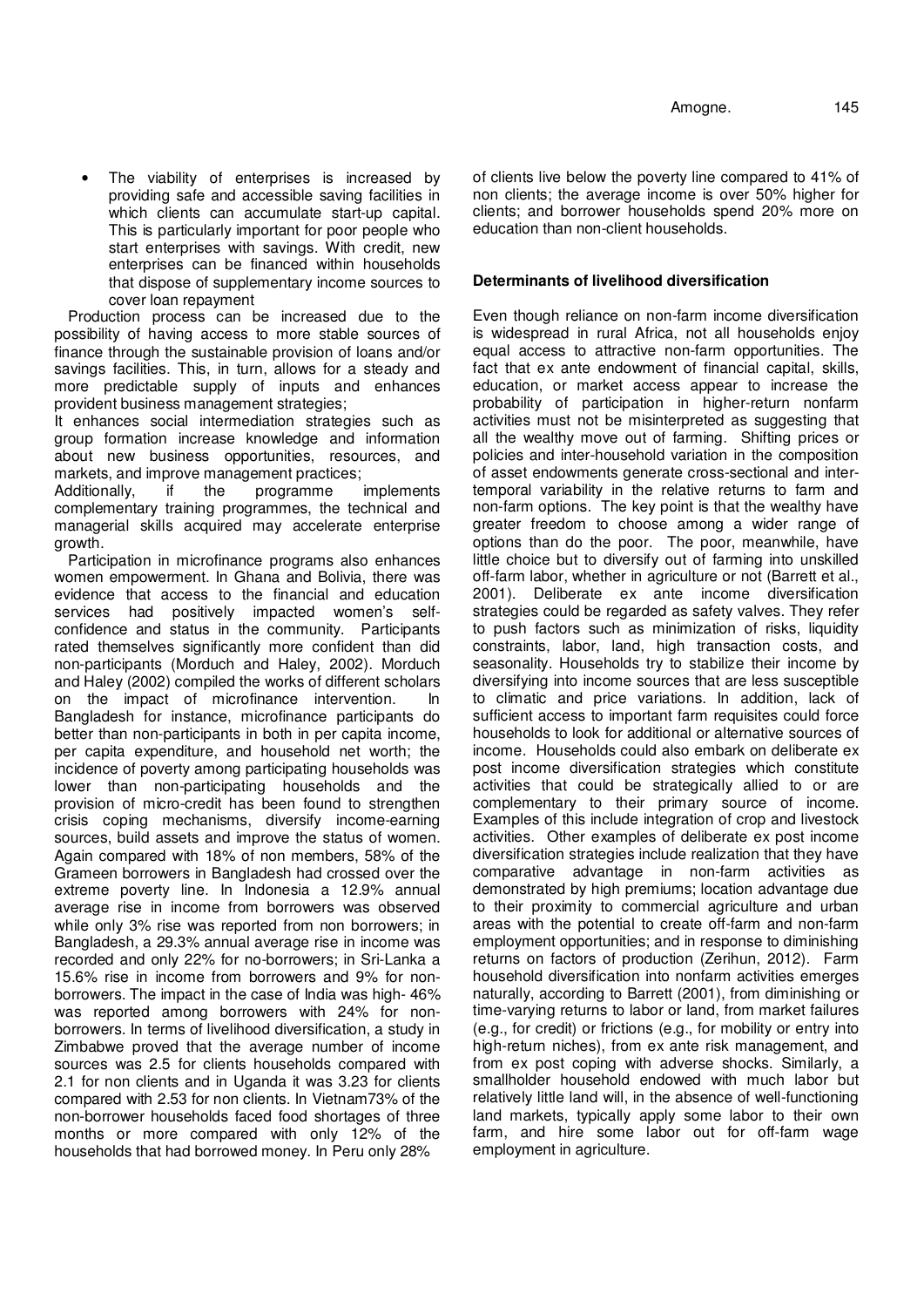Ellis (1999, 2000), Barrett et al. (2001) and Asmha (2011) argue that rural livelihood diversification is the norm. Very few people collect all their income from one source, hold all their wealth in the form of any single asset, or use their assets in just one activity. Multiple motives prompt households and individuals to diversify assets, incomes, and activities. The first set of motives comprise what are traditionally termed "push factors": risk reduction, response to diminishing factor returns in any given use, such as family labor supply in the presence of land constraints driven by population pressure and landholdings fragmentation, reaction to crisis or liquidity constraints and high transactions costs that induce households to self-provision in several goods and services. From the push factor perspective, diversification is driven by limited risk-bearing capacity in the presence of incomplete or weak financial systems that create strong incentives to select a portfolio of activities in order to stabilize income flows and consumption, by constraints in labor and land markets, and by climatic uncertainty. The second set of motives comprise pull factors: realization of strategic complementarities between activities, such as croplivestock integration or milling and hog production, specialization according to comparative advantage accorded by superior technologies, skills or endowments and the like. From the pull factor perspective, local engines of growth such as commercial agriculture or proximity to an urban area create opportunities for income diversification in production- and expenditurelinkage activities. Diversification is not only driven by constraints or the hardhearted struggle for survival of the poor, it can also be determined by incentives. While some diversify because they have little choice, better off households may diversify because they have a lot of choices. Hence diversification could be involuntary or voluntary. Motives for diversification are therefore, different across households with different stock of endowment and access to resources and in practice, difficult to isolate and also, different across communities with different sets of natural endowment such as fertile arable land. These imply that a host of heterogeneous and interacting factors actually contribute in shaping household diversification strategies (Adi, 2007). He further argued that both pull and push factors necessitate diversification. Pull factors are incentives that afford households the choice to participate in multiple income earning activities because they are attracted by some business opportunities such as to take advantage of forward or backward business integration or to invest their savings from some other rewarding activity. Push factors however, are constraints that leave a household no other choice than to diversify in response to desperate circumstances where income from only one or two activities is insufficient to meet daily needs. For many poor rural households, diversification may well be conditioned by push factors. As land becomes scarce

and agricultural productivity declines; and as households face fluctuations in their incomes, having more than one source of income becomes the only imperative to survive.

There are numerous push and pull factors which determine rural households' ability to diversify their livelihood strategies away from crop and livestock production into off- and non-farm economic activities. Assets: the ability to diversify livelihood highly depends on the access to the different types of assets (like for example physical, human, and social capital). It also explains the reason why all households do not have the same opportunities to participate in non-farm activities. There is a strong link between non-farm income share and total household income. Poorer households tend to have less access to nonfarm activities than better-off households (Schwarze and Zeller, 2005). Diversified households differed significantly in terms of variables related to household assets, markets and institutions from less diversified ones. Both household welfare and rural non-farm diversification decisions are mostly driven by endowment of household assets including good health, education, and household age composition. Households who live in communities with access to fertilizers, public transports and local produce markets are more likely to engage in non-farm diversification and enjoy improved welfare (Asmha, 2011). Better-off households do not only own more productive assets, they also have a better access to markets, especially to financial markets. Limited access to credit can either 'push' poor households into wage-labor activities to earn cash or it restricts their ability to invest in non-agricultural activities even more. Poor households are not able to adjust their capital stock to the different needs in activities outside agriculture (Schwarze and Zeller, 2005).

**Education and Health status:** Educational level of the household head has a significant and positive effect on household's non-farm diversification as well as household welfare. The higher the level of education, the greater the probability that households will engage in non-farm work and ultimately have improved welfare. Data from Uganda indicated that individuals who have pursued primary and higher education have a higher likelihood of participating in non-farm activities than those without any education. A study by Doocy et al. (2004) regarding the impact of WISDOM (Sodo and Adama center in Ethiopia) pointed out that, when other variables were held constant, literate respondents had household incomes that were, on average, 1.15 times or 15% greater than that of illiterate respondents. Household income increased 1.03 times or was 3% greater for each additional year of formal education attained by the household head. With regards to the health status variable, the tendency to engage in non-farm work reduces when the burden of disease is high (Asmha, 2011).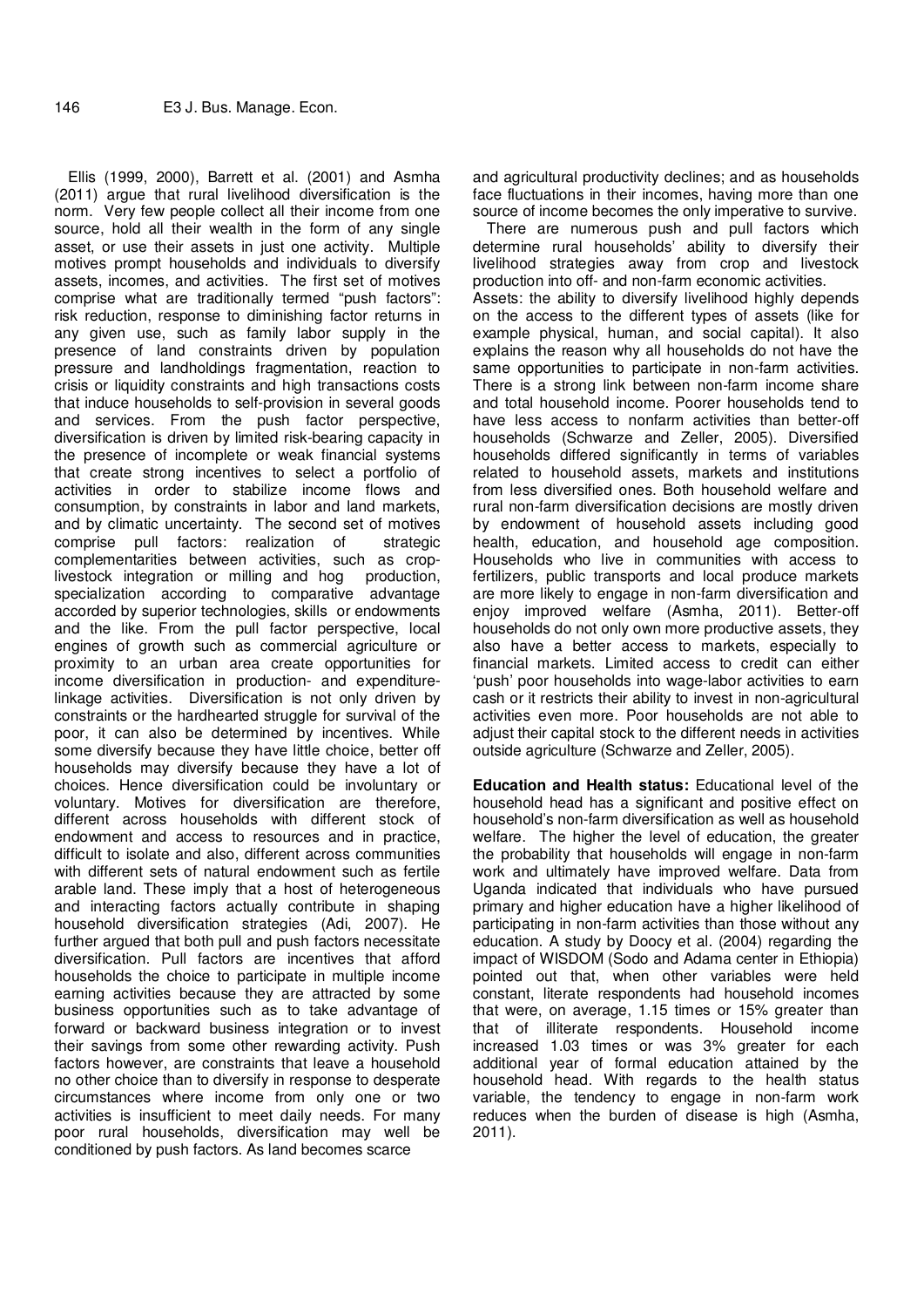**Financial Services:** Access to formal credit institutions has a significant positive impact on the share of nonagricultural income. Households that received a formal loan can diversify their income more out of the agricultural sector. Credit enables households to change their physical capital stock within a short time to take advantage of income opportunities outside agriculture. The basic constraint in deriving income from nonagricultural sources is the stock in physical capital and the ability to borrow money (Schwarze and Zeller, 2005). For example, missing credit markets can impede diversification into activities or assets characterized by substantial barriers to entry. If non-farm or off-farm options can be accessed easily, but credit markets are thin or missing, non-farm earnings can be a crucial means for overcoming working capital constraints to purchasing necessary variable inputs for farming or to making capital improvements to one's farm. The presence of working capital constraints, off-farm earnings may be essential to maintaining a viable farm that requires purchased inputs or that cannot generate enough cash income to satisfy the household's cash requirements (Barrett et al, 2001). A study in Uganda by Smith et al. (2001) confirmed that lack of access to financial services remains a key problem for livelihood diversification. With credit market imperfections, or the lack of credit acknowledged as a constraint to potential diversification into non-farm economic activities. Formal, specialized microfinance institutions were found to be operating mainly in the central and south-western regions Uganda-areas where livelihood diversification processes are more dynamic.

**Infrastructure:** Access to infrastructure is identified in some studies as a factor that affects nonfarm rural employment and income. Investments in roads, electricity and telecommunications are taken as interventions that can assist the rural non-farm economy by reducing transactions costs (Gibson and Olivia, 2008). Better roads, for example, lower transactions costs associated with agricultural activities and thereby have the potential to reduce the costs of acquiring inputs, increase output prices, reduce the impact of shocks and permit entry into new, more profitable activities (Dercon et al., 2009). Without the infrastructure and access to markets, according to Morduch and Haley (2002), there is little scope for microenterprise development, and thus poverty alleviation. A study in Indonesia proved that, households are less likely to have a non-farm enterprise and also have a lower income share from non-farm economy (NFE) if they live in a location that is more remote, has lower quality roads, lacks access to electricity, and suffers from frequent electricity blackouts (Morduch and Haley, 2002). Households who live in communities with better access to public transport have a higher probability to engage in non-farm work and also enjoy higher welfare. Access to public transport facilitates movement

of persons, farm inputs and outputs in a cost effective way (Asmha, 2011). A study on Central Sulawesi, Indonesia by Schwarze and Zeller (2005) also pointed out that households living far away from a tarmac road tend to have a lower number of income sources and their distribution is more uneven. In remote areas there are no income possibilities outside self-employment within agriculture. He underlined that a better physical access to markets increases non-farm earnings. Productive uses of energy are particularly important to economic growth. Modern fuels and electricity help enhance household income by providing lighting that extends livelihood activities beyond daylight hours. They power machines that save time and increase output and value added. By providing additional opportunities for employment, energy services also enable farmers to diversify their income sources, and thus mitigate the inherent risks associated with agriculture-dependent livelihoods (Modi et al., 2006).

**Demographic factors:** The likelihood to engage in nonfarm diversification decreases as the head of household grows in age. The age structure of the household which attempts to capture the life-cycle effects was found to be significant correlates of household welfare and livelihood diversification (Asmha, 2011).

**Market:** Having access to market helps in reducing transaction costs and risks involved in acquiring inputs and profitably selling outputs. Having access to local community markets was found to be positive and significant in promoting welfare of diversified households. Greater distance from market and a paved road increases the share of income drawn from retained farm output and sharply decreases the share of income drawn from skilled, nonfarm labor (Barrett et al., 2000).

## **Access to microfinance as a pathway out of poverty and viable strategy of livelihood diversification: Empirical evidence in Ethiopia**

Impact assessment in microfinance has received more attention than in any other area of enterprise development because it is now generally accepted that impact assessment is a critical element in further services and promoting innovation. Existing impact assessments have made an important contribution to understanding some of the complex interactions between microfinance interventions, livelihoods and different dimensions of poverty reduction and empowerment (Mayoux, 2001). Several studies have been conducted to examine whether microfinance can really help the poor. There is no consensus on results and some of them contradict each other. In some cases microfinance is said to have brought positive impacts on the life of the program clients, whereas in some other instances, microfinance is found to play insignificant role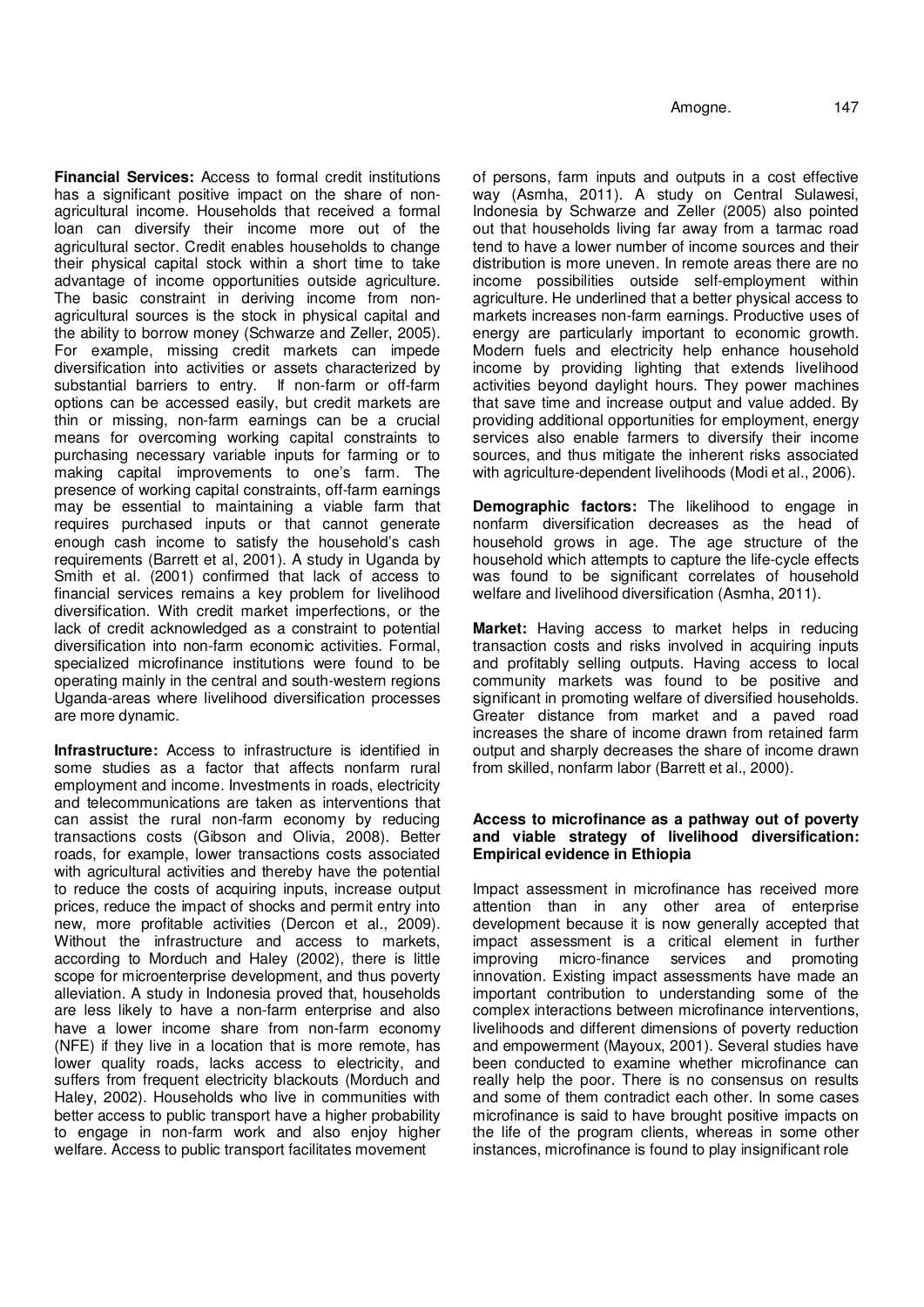towards mitigating the problem of the poor. From this point of view, the subsequent part of this paper tried to look over the contribution of microfinance scheme in Ethiopia mainly in improving food security, in employment creation, in empowering women and protection the environment based on secondary data. Most of the findings are from research works on the impact of different microfinance organizations, particularly Amhara Credit and saving Institution (ACSI) in Amhara regional state, Dedebit Credit and saving Institution (DESCI) in Tigray regional state, Oromia Credit and Savings Share Company (OCSSCO) in Oromia regional state, Omo in SNNPRS and WISDOM Microfinance Institution in Addis Ababa.

A study by Tesfaye (2003) and Hailai (2010), using econometrics models (like the propensity score matching (PSM) model, the treatment-effects model, OLS and a version of the Heckman sample selection model) on the impact of DECSI in Tigray regional state confirmed that impact of microfinance on survey households' poverty indicators is insignificant. Although, it may help households just to survive in times of shocks and vulnerabilities or for consumption smoothening the results confirm that impact of households' participation in microfinance on reducing poverty and accumulating fixed assets is insignificant. Another study particularly in Ganta- Afeshum wereda (Tigray regional state) by Asmelash (2011) pointed out that DECSI's micro financing scheme appears to have a positive impact on the clients overall bousehold income, sources of household income, sources of household income, acquisition of key household assets, housing improvement, access to education, and access to health facilities. However, the survey findings did not strongly evidenced regarding some of the impact variables such as women empowerment (similar with Tesfaye, 2003), food security, and coping with difficulties. The impact of the program is better in the urban program areas than in the rural program areas except for clients' empowerment, which the rural clients have shown better involvement in the household and business decision making activities and participation in any associations or groups in the community. Based on the ANOVA and Chisquare test results, Asmelash concluded that DCESI's micro financing scheme contributed a positive impact on the improvement of the household income of the rural female clients. The result of the study also revealed that the scheme did not enable rural frequent clients to diversify their livelihood but a significant numbers of the frequent urban clients have better secondary income sources than the new urban clients have. DECSI's microfinancing scheme appeared to have a positive impact on the ownership of key household asset of its clients in the urban program area. Another finding of the study was that DECSI's micro financing scheme had a positive impact on the improvement of business and employment opportunity of its clients both in the rural and the urban program areas; had improved the diet condition of its

urban clients but no significant change on the rural one; has a positive impact on the empowering of its rural women clients to participate in the decision-making process of household and business activities. Surprisingly its role in empowering for urban women was not significant.

Jemal (2003) also used Wilcoxon Matched Pairs Non-Parametric test to assess the impact of OCSSCO scheme on beneficiaries of Kuyu Wereda based on the situations of borrowers before and after the loan. According to the survey results, 20.7% of the sample borrowers have managed to create additional sources of income (livelihood diversification) after participation in the credit scheme; 93.1% of them reported of having savings after the program, mostly saving below 10 Birr per month (i.e., about 92.1%). Almost all of those who started saving after the loan are saving nothing more than the compulsory group/center savings, which shows that much have to be done in terms of mobilizing more savings. Another study in Dale wereda, Sidama zone by Adane (2010) also came up with similar result. In the study area, microfinance intervention enabled the participants to increase their annual income (for 64% of the clients), increased their saving (88% of the respondents) though there is high compulsory saving rate, improved their food expenditure (88%), yearly harvest increased (69%) due to better application of fertilizer, but no significant change was observed in diversifying the livelihood. Actually the study tried to examine the impact of microfinance on food security using information from the same person before and after the intervention. This approach did not indicate whether the impact is due to the intervention or not-rather propensity score matching (PSM) is better (user/non user) to evaluate such kinds of impacts.

Extensive studies have been conducted on the role of ACSI by Bamlaku the case of Enmay wereda of East Gojjam (2004), Getaneh (2007), a comparative study of ACSI and wisdom by Kassa (2008) and Mekonnen (2008); and the summary of the findings are presented as follows. Amhara Credit and Saving Institution (ACSI) is one of the largest micro finance institutions operating in Ethiopia providing micro-finance market to the low income population of Ethiopia, particularly of the Amhara region. It has started its operations in 1995 and has become a licensed MFI in April 1997 having an aim of improving the economic situation of low income, productive poor people of the region primarily through increased access to lending and saving services. Its lending activities have witnessed positive socio-economic impact upon its clients through helping the poor increase their income; asset possession and their empowerment status (Mekonnen, 2008). Results from the client empowerment qualitative tool show that clients had increased self esteem since joining the program, with 54 of 60 reporting increased self esteem and 60 of 60 reported feeling better about themselves and their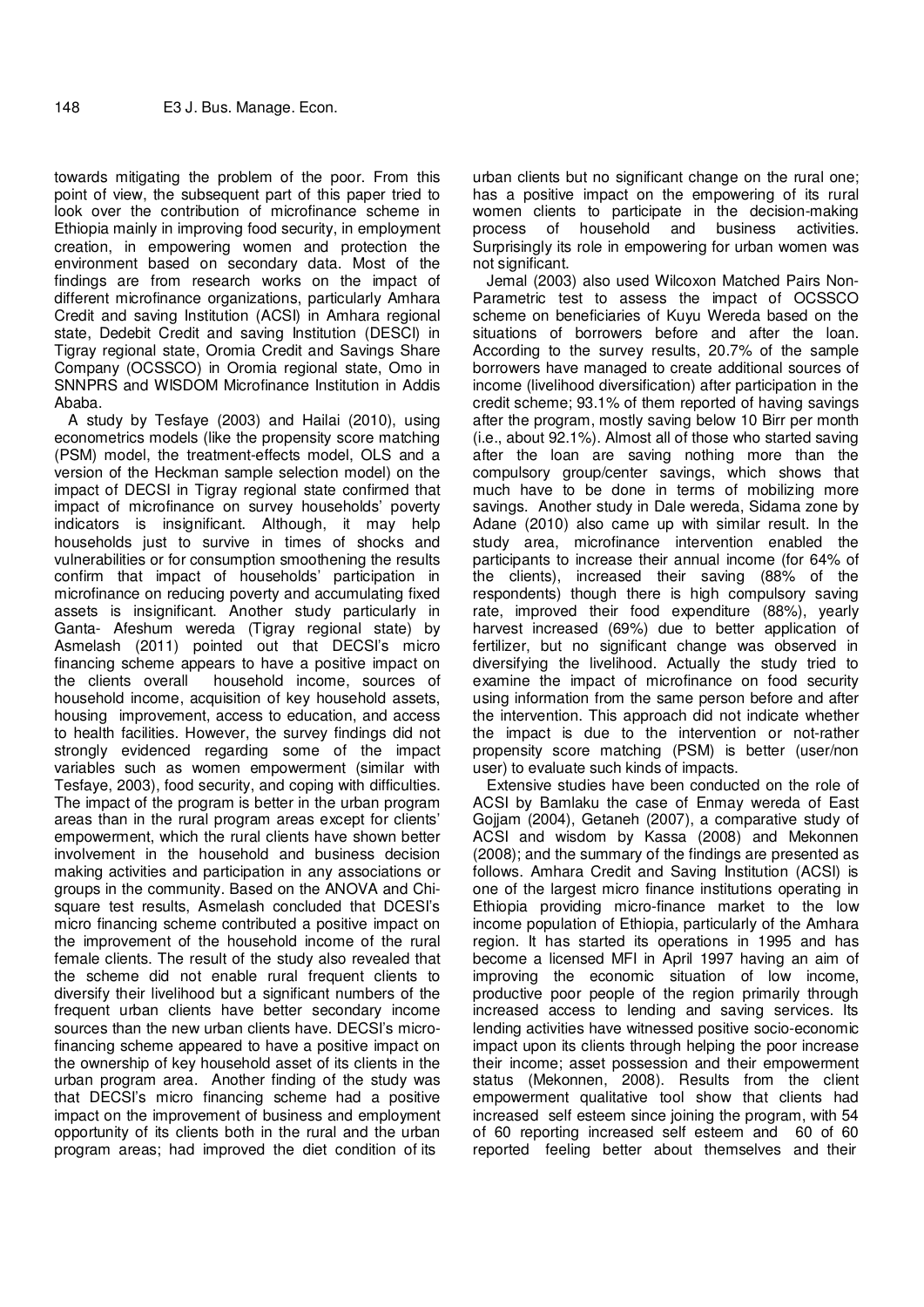achievements. About 71% of mature male and 66% of mature female clients had gained self confidence due to the successful repayment of a loan. These women have not only decided to improve their lives by engaging in income generation activities but have also decided to invest in the future by making sure their children are educated and employable. The client empowerment interview also found that clients gained confidence in deciding to purchase assets (like clothes, jewelry) without feeling the need to seek permission. They participated in decisions about children's' education and marriage, house and household assets. it also enables the clients to cultivate own land which was not practiced due to lack of inputs and resources (Mekonnen, 2008).

The survey result of Bamlaku on the other hand indicated that most clients used their loans strictly in productive activities except that they smooth their income during bad times. The primary loan activity in the rural program area was agriculture, where the majority of the respondents have identified themselves as farmers. In the urban areas loans were used mainly for commercial activities, which included petty trade, retail business, local food and drink processing, and handicraft and services businesses. That means urban beneficiaries diversify their livelihood than rural ones. The result is consistent with the findings of Asmelash (Ganta-Afeshum wereda of east Tigray zone). Another study regarding the role of ACSI in Amhara national regional state on poverty reduction by Ramanaiah and Gowri (2011) revealed that microfinance scheme enabled 66% of the borrowers to be food secured 44% not to dispose-off assets and get acceptance in their community and 39% enabled to send their children to school. Overall, 89.9% reported that participation in the program has changed their life positively. In the same study, 20% reported that they exhibited no change in their life-style, while the remaining 3.3% actually experienced worst life style as a result of the credit (due to failure in business, and therefore increased debt burden, having to sell some assets to settle debt)

The finding by Kassa (a comparative study on the role of ACSI and WISDOM) revealed different result mainly on livelihood diversification; that means WISDOM micro finance institution in Addis Ababa achieved positive impact on diversification of income (mainly through self employment), nutritional status and wellbeing of female clients and their families. This may be due the skill training given before they commenced any business. Similar result was obtained by Doocy et al (2004) on two centers of WISDOM (Sodo and Adama) that extended participation in the WISDOM lending program results in diversification of livelihood and contributed a 23% of additional source of household income. That means participation in the WISDOM microfinance program gave people the funds to expand existing businesses or start other microenterprises, resulting in the diversification of income sources and the spread of the risk of financial

over an increased number of microenterprises. Those female clients (in kassa's study) were significantly less likely to be food aid recipients suggesting that WISDOM is successful in reducing malnutrition and food insecurity problems of its clients. But the outcome for ACSI was not as expected. The result of the Chi-Square analysis of Bamlaku's study also supported the argument that microfinancing scheme has a positive impact on improving the income level of beneficiaries. Kassa also concluded, based on the study that women were totally dependent on their husbands before ACSI but some women are responsible for their activities and have access and control of their resources after joining ACSI. Some women clients reported self esteem since joining the program and their interaction in group meetings helped them make good business decisions. This result coincides with the findings of Mekonnen (2008) on ACSI.

#### **Problems identified in Ethiopian context**

Why most MFIs in Ethiopia did not attain the intended objective of microfinance in poverty reduction, employment opportunity, women empowerment and others? Research works identified different factors for this question. According to Robinson (2009), food deficit borrowers without opportunities to use credit or to market their output may have no choice but to eat their loans. This can, in turn, lead to humiliation and the diminishing of an already low level of self confidence. Lenders to the extremely poor also face difficulty because low repayment rates caused by borrowers who cannot repay prevent the development of sustainable financial institutions. This problem is also cited as a critical problem in Ethiopia (Tesfaye, 2003; Asmelash, 2011; Bamlaku, 2004; Hailai, 2011 and Kassa, 2008). For example, Tesfaye (2003) underlined that a significant number of clients consumed the loan they have taken or spent it in non-productive activities. 64.7% of the rural clients and 11.7% of the urban clients used the loan for non-productive purposes. It seems that there is a significant difference in the actual use of the loan between the rural and urban respondents. Still the role of the microfinance service is partially smoothing consumption, even without investing it. One positive thing in Adane's (2010) study was almost 91% of the clients had used the loan for the intended purpose.

Lack of appropriate skill training and lack of follow up of the clients by the MFIs are other critical problems identified as a cause for the failure of microfinance interventions. With the exception of WISDOM (Kassa, 2008), most MFIs did not get involved in indicating the viable way of using the loan. Instead, borrowers were absolutely free to invest the loan in any activity they thought was important and manageable under their capacity (Asmelash, 2011; Bamlaku, 2004; Adane, 2010; Hailai, 2011). This might lead loan users to be engaged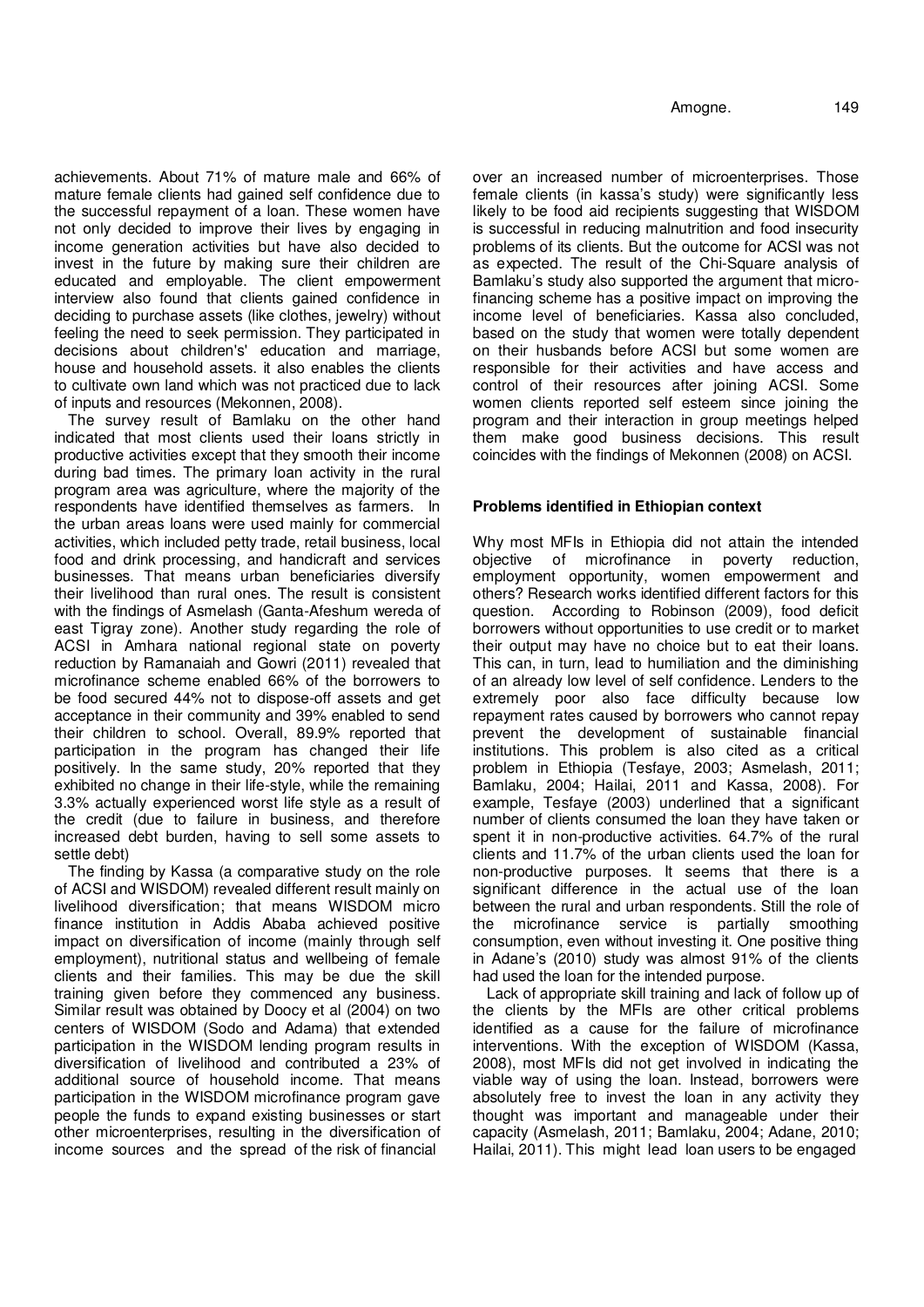in risky businesses. For Asmelash (2011) and Bamlaku (2004) group lending modality also results in repayment problems as well as conflicts and distrust among group members. Besides, this system has resulted financial problem for the users, since they are not allowed to get the next loan unless the whole group members have settled their obligation or some of the group members have paid the amount defaulted by other group members. Hailai (2011) said that living standard of some clients is going from bad to worse owing to the loan due to group lending system. In his study area for instance, some clients were in jailed and some others snatched their land up to three years when clients default (due to circumstances beyond their control/drought and deaths of live stocks) and that is common in other areas as well. Morduch and Haley (2002) asserted that participation in credit schemes can lead to indebtedness that is unmanageable, simply because there are no sufficiently profitable income-earning activities in which to invest and results higher social pressure to ensure loan repayment.

Lack of flexibility in the repayment period and low saving interest rate were mentioned as the main problems. The study by Adane (2010) and Asmelash (2011) suggested the extension of the repayment time mainly during poor agricultural production period until the next harvest season. Besides, most of the clients are not willing to save in the institution because the interest rate on saving is very small (3%) as compared to the lending interest rate (18%). Since savings play a crucial role in protecting against the seasonality of cash-flows and fulfilling an insurance function, there is a high demand of saving among the poorest. In addition, building up deposits reinforces financial discipline for customers and can eventually yield collateral and serve as a source of funding for MFIs (Morduch and Haley, 2002). Bamlaku (2004) also share the same problem regarding rating of loan repayment period, most people in his study unanimously agreed that the time was too short to be able to produce more and pay the money back. Most people, especially in the rural areas, are engaged in agricultural activities where they bought either ox or goat using the loan. He argued that the borrowers are expected to pay the loan within eleven months that seems not plausible. Ramanaiah and Gowri (2011) also urged that the poor require a loan that is flexible enough in terms of repayment period and repayment frequency. The amount of loan allowed to take at a time was also cited as a problem. Low amount of loan allowed at a time limited the capacity of clients from engaging in activities that required high start-ups. As a result, they were simply confined to activities that requested them little effort and provided them with quick turn over that would enable them pay their debt timely (Bamlaku, 2004; Samuel, 2006 and Muleta, 2008).

#### **CONCLUDING REMARKS AND RECOMMENDATIONS**

The assumption of microfinance intervention, the provision of financial services especially loan, is to enhance the welfare and economic situation of its clients by making adequate finance available to help them engage in profitable

activities. On the other hand, if the loan is used for nonproductive activities, such as consumption and purchase of non-productive assets, the whole exercise will be fruitless. Even though, it is very difficult to come with comprehensive conclusion and plausible recommendation, due to time gap (since some of the papers were done 10 years back) and absence of information on impact assessment at country level, the following points can be taken as concluding remarks for this paper.

In most research works, microfinance intervention has a positive contribution mainly for livelihood diversification of urban beneficiaries. This might be due to better access to markets and information as well as better educational status of the clients. As a result, markets integration and infrastructural development in the rural areas might enable rural beneficiaries to engage on different non-farm economic activities.

Microfinance intervention in Ethiopia has become a crucial entry point for the effort to curve the abject poverty prevailing in the country. But provision of micro-finance alone may not be appropriate remedy to combat poverty. Series of activities, such as training, advise and follow up (before, during and after) loans as well as integrating micro finance with other business development services have to be given so as to achieve the intended objective of microfinance. Entrepreneurial skills and ability are necessary to run a successful microenterprise (Morduch and Haley, 2002).

Diverse and flexible financial services can provide positive incentives to attract the poorest and reduce the likelihood of their exclusion. The provision of a wide range of financial services will fulfill the needs of clients, improve outreach depth, and enhance the access to sources of funding (Hulme, 2009). As a result the concerned bodies have to look over the repayment period, lending modalities as well as the saving interest rate in order to make it attractive to the needy people (the poor). In addition to this, an extensive impact assessment work should be done so as to evaluate the overall impact of microfinance intervention and in order to critically point out prominent problems of the sector.

The role of microfinance on natural resource management is not examined in any of the research works. Since natural resource management is among the crucial issues in Ethiopia, extensive study has to be conducted to evaluate the contribution of microfinance on natural resource management arena. The assumption here is that, due to microfinance intervention, there is a shift of economic activity from agricultural to nonagricultural even in the rural areas. If that is so, the pressure exerted on natural resources mainly of forests due to agricultural activity can be minimized. In addition to this, it is possible to integrate natural resource management with the livelihood of the rural people (basically eco-friendly activities like apiculture, agro forestry, ecotourism) using microfinance.

#### **REFERENCE**

Adane A (2010) Assessment of the Role of Microfinance in Rural Household's Food Security: The Case of Omo Microfinance in Dale Woreda. MA thesis Ababa Addis University: Ababa Addis; Ethiopia